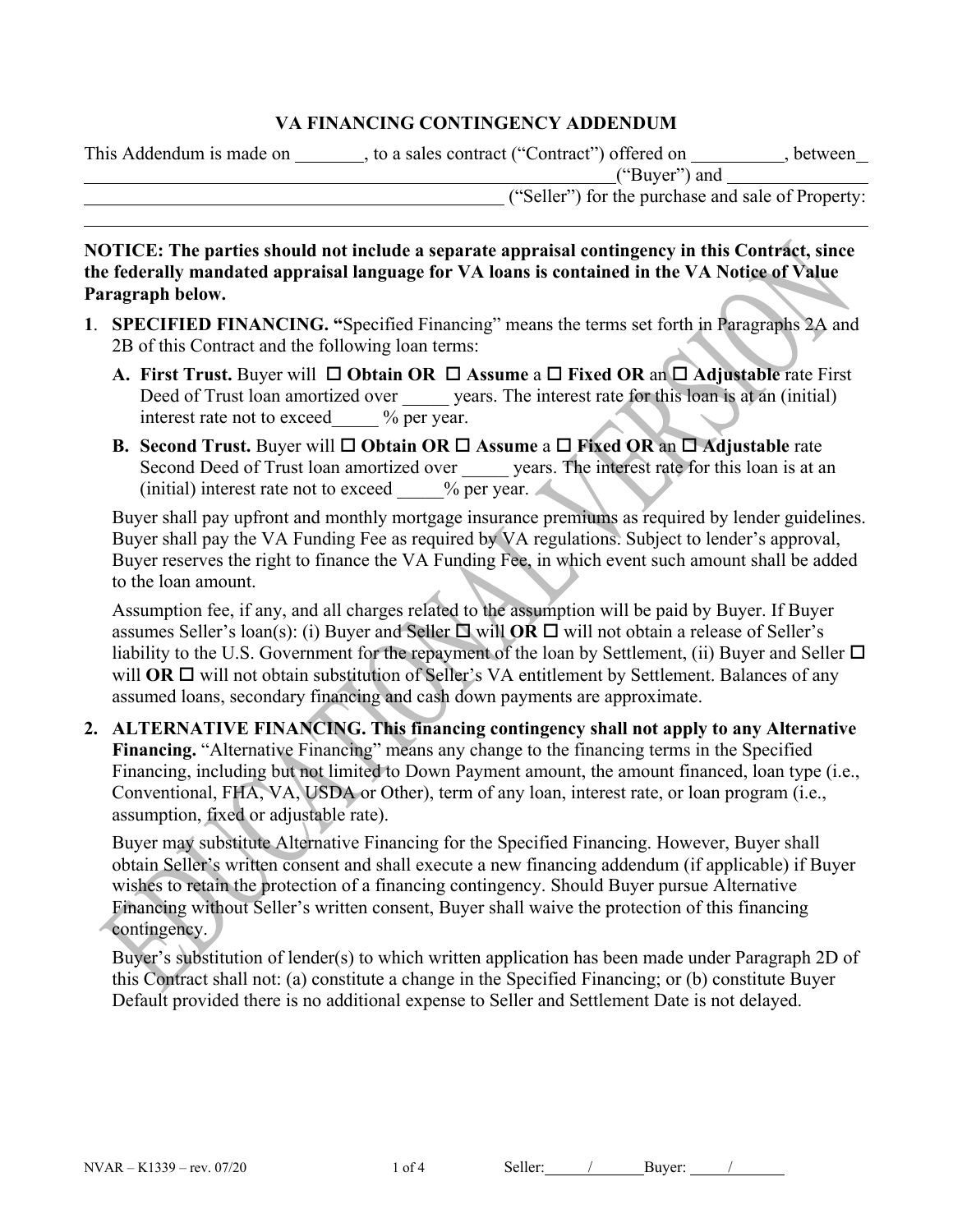### **(Select Paragraph 3 OR 4)**

## **3. FINANCING CONTINGENCY WITH AUTOMATIC EXTENSION.**

- A. This Contract is contingent on Buyer Delivering to Seller by 9:00 p.m. Days after Date of Ratification ("Financing Deadline") written conditional commitment(s) for Specified Financing.
- **B.** If Buyer has not Delivered the written conditional commitment(s) by Financing Deadline, this contingency will continue up to and including Settlement Date. However, upon expiration of Financing Deadline, Seller may at Seller's option Deliver Notice to Buyer that Buyer has three (3) days to void the Contract. If Buyer does not void the Contract within three (3) days following Delivery of Seller's Notice, this financing contingency is removed, and the Contract will remain in full force and effect without this financing contingency.
- **C.** Buyer may void this Contract by Delivering to Seller, prior to the satisfaction or removal of this contingency, a written rejection from the lender(s) to whom Buyer has applied for Specified Financing.
- **D.** Nothing herein shall prohibit the parties from mutually agreeing to terms acceptable to both parties in writing.

# **4. FINANCING CONTINGENCY WITH AUTOMATIC EXPIRATION.**

- **A**. This Contract is contingent on Buyer Delivering to Seller by 9:00 p.m. Days after Date of Ratification ("Financing Deadline") written conditional commitment(s) for Specified Financing.
- **B.** If the Buyer has not Delivered the written conditional commitment(s) by Financing Deadline, this financing contingency will expire.
- **C.** Buyer may void this Contract by delivering to Seller, prior to the satisfaction or expiration of this contingency, a written rejection from the lender(s) to whom Buyer has applied for Specified Financing.
- **D.** Nothing herein shall prohibit the parties from mutually agreeing to terms acceptable to both parties in writing.

### **5. APPRAISAL PROVISIONS.**

- **A. VA Notice of Value.** It is expressly agreed that notwithstanding any other provisions of this Contract, Buyer shall not incur any penalty by forfeiture of earnest money or otherwise or be obligated to complete the purchase of Property, if this Contract purchase price or cost exceeds the reasonable value of Property established by the Department of Veterans Affairs. Buyer shall, however, have the privilege and option to proceed with consummation of this Contract without regard to the amount of reasonable value established by the Department of Veterans Affairs.
- **B. Appraisal Contingency Procedures.** Upon receipt of the written statement setting forth the appraised value of Property ("Written Statement"), Buyer shall Deliver Notice to Seller ("Appraisal Contingency Notice") as follows:
	- (1) The Appraisal is equal to or greater than the Sales Price. This contingency is satisfied and removed. The parties shall proceed to Settlement at the Sales Price; **OR**
	- (2) Buyer elects to proceed with the consummation of this Contract without regard to the Appraisal and this contingency is removed. The parties shall proceed to Settlement at the Sales Price; **OR**

NVAR – K1339 – rev. 07/20 2 of 4 Seller: / Buyer: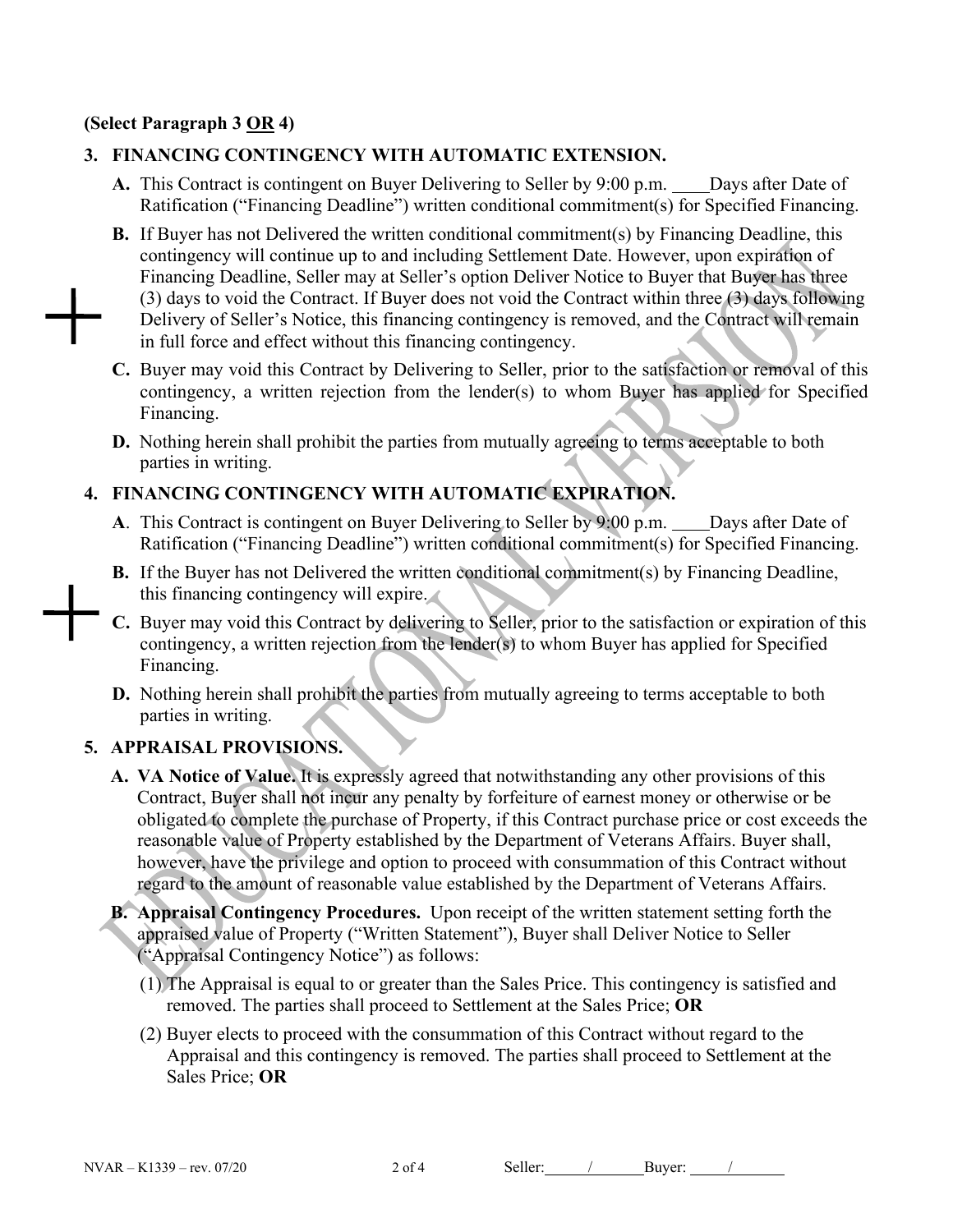- (3) The Appraisal is equal to or greater than the Sales Price, but Buyer elects not to proceed with consummation of this Contract because Property either (i) does not satisfy the lender(s) requirements, (ii) the Appraisal does not allow for the Specified Financing and/or (iii) Property is inadequate collateral. Buyer may void this Contract under this subparagraph by Delivering to Seller Appraisal Contingency Notice accompanied by a written denial of the financing showing written evidence of the lender(s)'s decision concerning Property. Buyer's Appraisal Contingency Notice shall include a copy of Written Statement; **OR**
- (4) The Appraisal is less than the Sales Price and Buyer elects not to proceed with consummation of this Contract unless Seller elects to lower the Sales Price. Buyer's Appraisal Contingency Notice shall include a copy of Written Statement and Buyer's proposed sales price, which shall not be lower than the appraised value.

**Negotiation/Buyer Right to Void.** In the event of this sub-Paragraph 5(B)(4), the parties may negotiate a mutually agreeable Sales Price. Buyer or Seller may make, modify, rescind, or alter as many offers and counter-offers as desired to reach mutually acceptable terms. Buyer and Seller may agree on terms by signing a written addendum describing the agreed upon new Sales Price. Buyer may void this Contract by Delivering Notice to Seller on or before the earlier of (i) Settlement; or (ii) Buyer and Seller signing a written addendum describing the agreed upon new Sales Price.

- **6. WOOD-DESTROYING INSECT INSPECTION.** Fences and outbuildings shall be included in the inspection and certification, and Seller shall pay for any wood-destroying insect inspection required under this Contract or by lender.
- **7. LENDER REQUIRED REPAIRS.** If, as a condition of providing financing under this Contract, the lender requires repairs to be made to Property, then Buyer will give Notice to Seller of the lender's required repairs. Within five Days after such Notice, Seller will give Notice to Buyer as to whether Seller will make the repairs. If Seller will not make the repairs, Buyer will give Notice to Seller within five Days after Seller's Notice as to whether Buyer will make the repairs. If neither Seller nor Buyer will make the repairs, then this Contract will become void. This clause will not release Seller from any responsibilities set forth in the paragraphs titled UTILITIES WATER, SEWAGE, HEATING AND CENTRAL AIR CONDITIONING; PERSONAL PROPERTY AND FIXTURES; or WOOD-DESTROYING INSECT INSPECTION; or in the Private Well and/or Septic System Addendum or any terms specifically set forth in this Contract and any addenda.
- **8. DEPOSIT.** If this Contract involves a newly constructed and previously unoccupied residential property, or is a contract for the construction of a property, in a project for which the Department of Veterans Affairs has issued a Notice of Value, the Deposit shall be handled in accordance with the provisions of Title 38, Section 3706 of the U.S. Code.